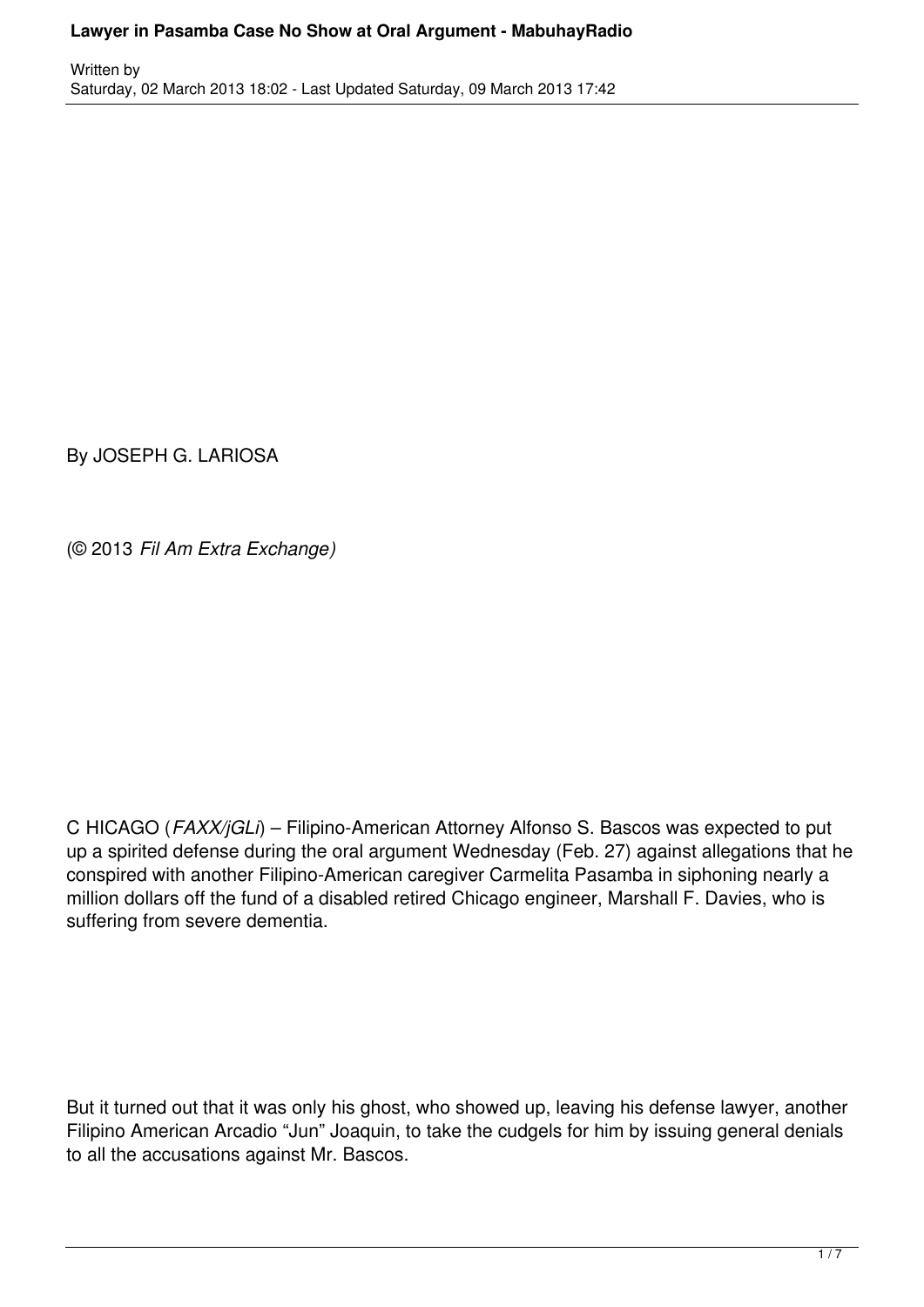It was not known if Mr. Bascos was even in town. In the previous hearings of the case, the once "untouchable" and perennial leader of the Filipino American community was reportedly taking a world tour and had left Mr. Joaquin to fend for himself.

Mr. Bascos was supposed to be the only one of a host of alleged conspirators, who could introduce some doubt into a conspiracy accusation that could land him a jail time for a number of years. When he handled for the first time a case involving a will and a trust, he had no idea how much he would charge his client and how a probate hearing is ever conducted, instead of referring the case to a seasoned probate law practitioner.

When Mr. Bascos was placed in a conflict-of-interest situation, he was not able to extricate himself.

After the Chicago-based Catholic Charities, the elder abuse agency assigned to Mr. Marshall F. Davies, received an anonymous call regarding possible financial exploitation of Mr. Davies, instead of talking to Mr. Davies himself to find out, Mr. Bascos relied on the information relayed to him by Mr. Davies' caregiver, Carmelita Pasamba.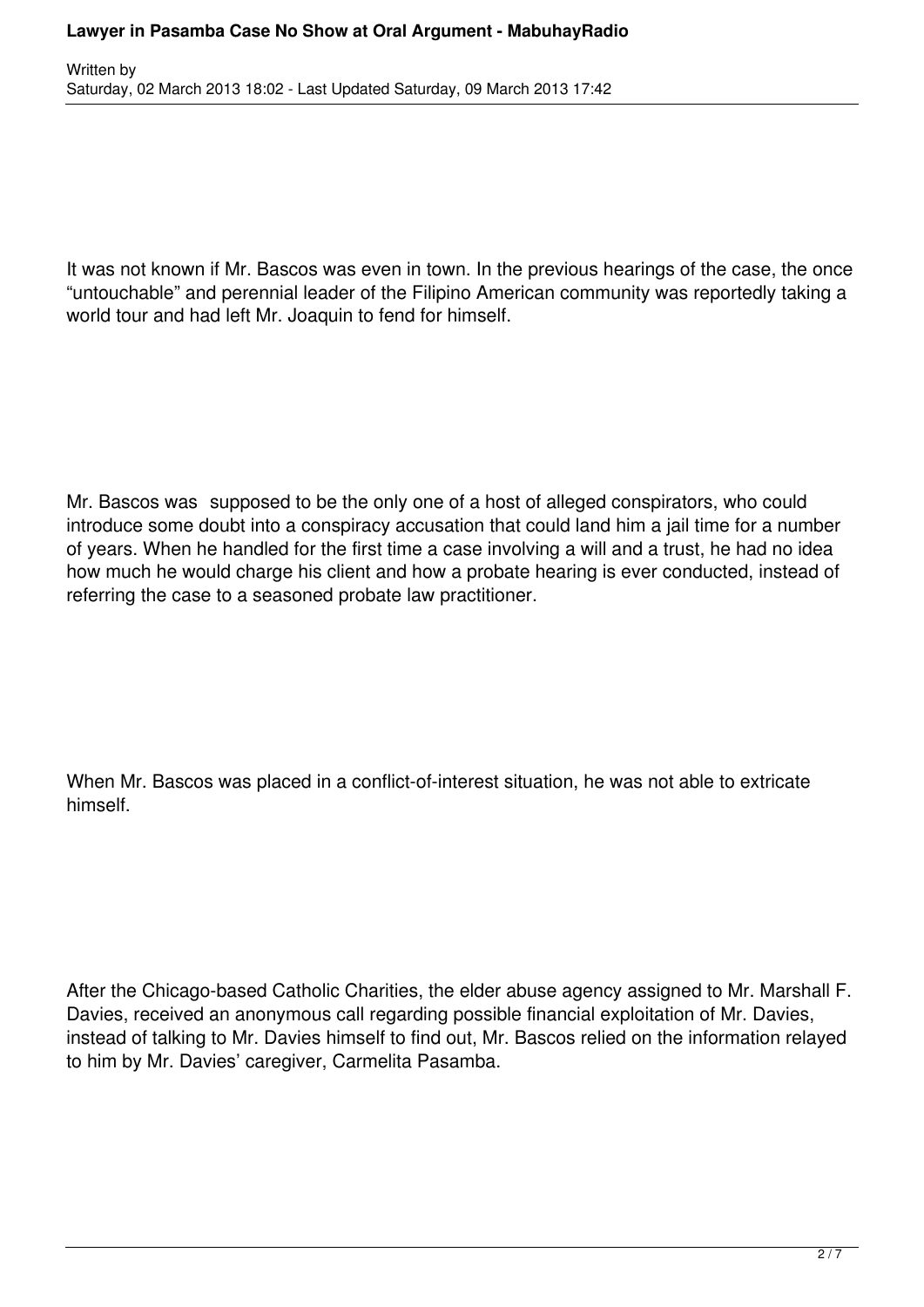Mr. Bascos wrote a letter on Oct. 26, 2010 to Catholic Charities, stating that "our office represents Carmelita Pasamba," and that Mr. Bascos "advised Ms. Pasamba not to turn over documents that concerns or (are) related to Mr. Davies, unless ordered by Court or Mr. Davies himself."

# **BASCOS COULD HAVE STOPPED COLD DISSIPATION OF FUND**

D uring Mr. Bascos' deposition by Cook County Public Guardian's representative, Atty. James Burton, Mr. Bascos was having a hard time explaining if he was the lawyer for Pasamba or for Mr. Davies, owner of the check payment issued to him by Ms. Pasamba.

Had Mr. Bascos advised Ms. Pasamba to turn over Mr. Davies' financial documents to the Catholic Charities that early, it would have stopped cold the continuing dissipation of Mr. Davies finances.

When the Catholic Charities insisted on seeing Mr. Davies' financial records five months later in March 2011, Mr. Bascos wrote back that "there was no truth to the 'unsupported rumors of financial abuse' by Carmelita Pasamba, and reiterated his unwillingness to turn over any documents," according to court documents.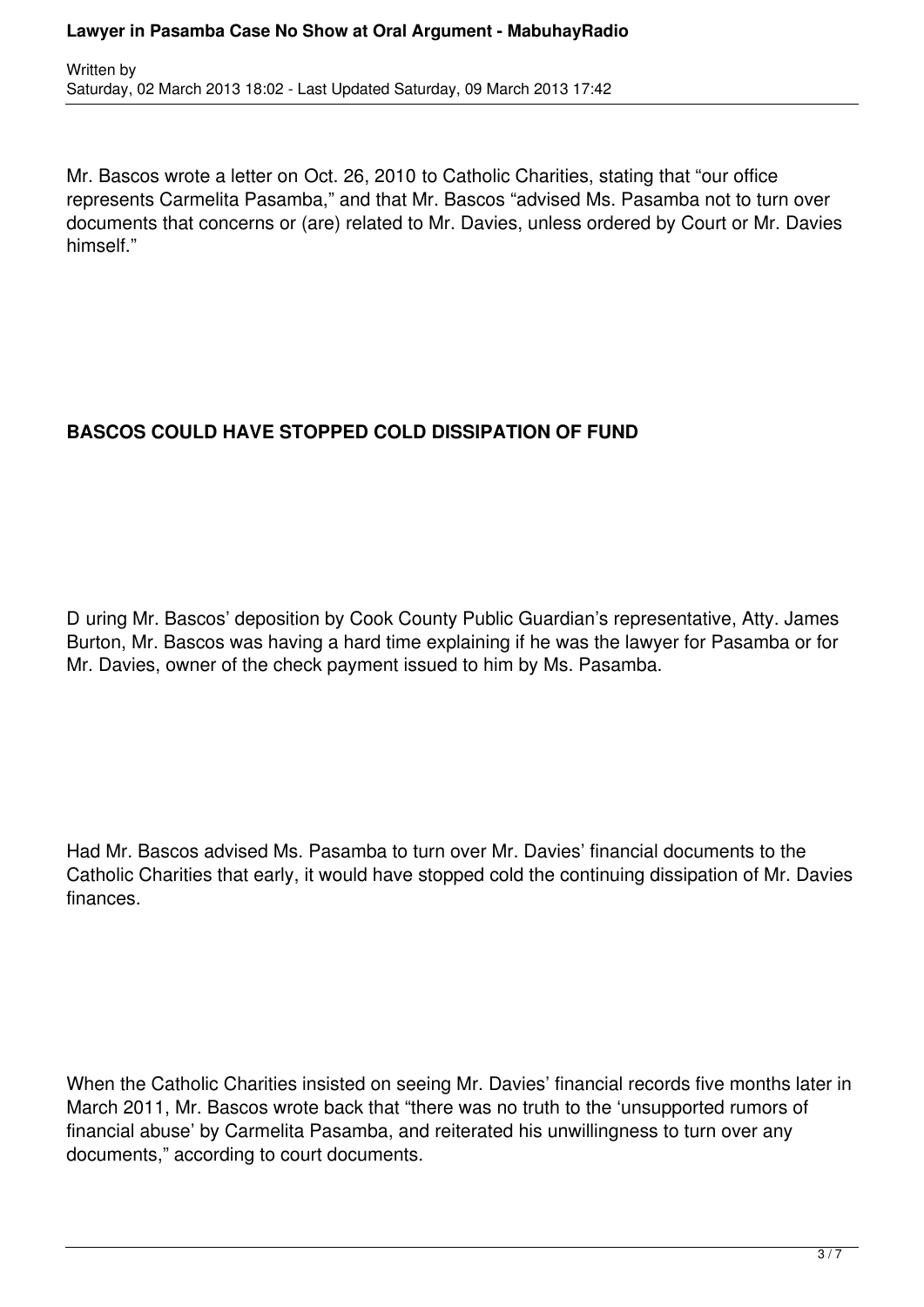When Mr. Bascos prepared a Special Power of Attorney for Ms. Pasamba, it became a key for Ms. Pasamba to "gain control of all of Mr. Davies' assets, and converted more than \$500,000 of Mr. Davies money." It (the SPA) was complemented by a pour-over will and living trust prepared by Mr. Bascos, who merely copied Mr. Davies prior will and trust but added new beneficiaries that Mr. Bascos said was approved by Mr. Davies after supposedly discussing them with Ms. Pasamba.

A few months after Mr. Davies signed away the SPA, the will and the trust, Mr. Davies was believed to have been diagnosed with "severe dementia even as early as September 2008" that questions Davies' legal and mental capacity to sign such instrument. "Given the severity of Ms. Davies' deficits, Dr. (Geoffrey) Shaw (, a licensed psychiatrist,) concluded that Mr. Davies lacked capacity to sign the April 24 and April 24 and April 24 and April 24 and April 24 and April 24 and April 24 and April 24 and April 24 and April 24 and April 24 and April 24 and April 24 and April 24 and April 24 and ril 27, 2008 documents," according to court records.

Mr. Bascos, who was also accused of professional negligence (malpractice) for stonewalling the Catholic Charities investigation, "owed a duty to Mr. Davies to exercise reasonable care and competent professional judgment, and to use the care, skill, and prudence in his representation to Mr. Davies," according to court records.

Mr. Bascos knew or should have known that Mr. Davies was not competent to execute legal documents. He claimed to represent both the agent (Pasamba) and the principal (Davies) at the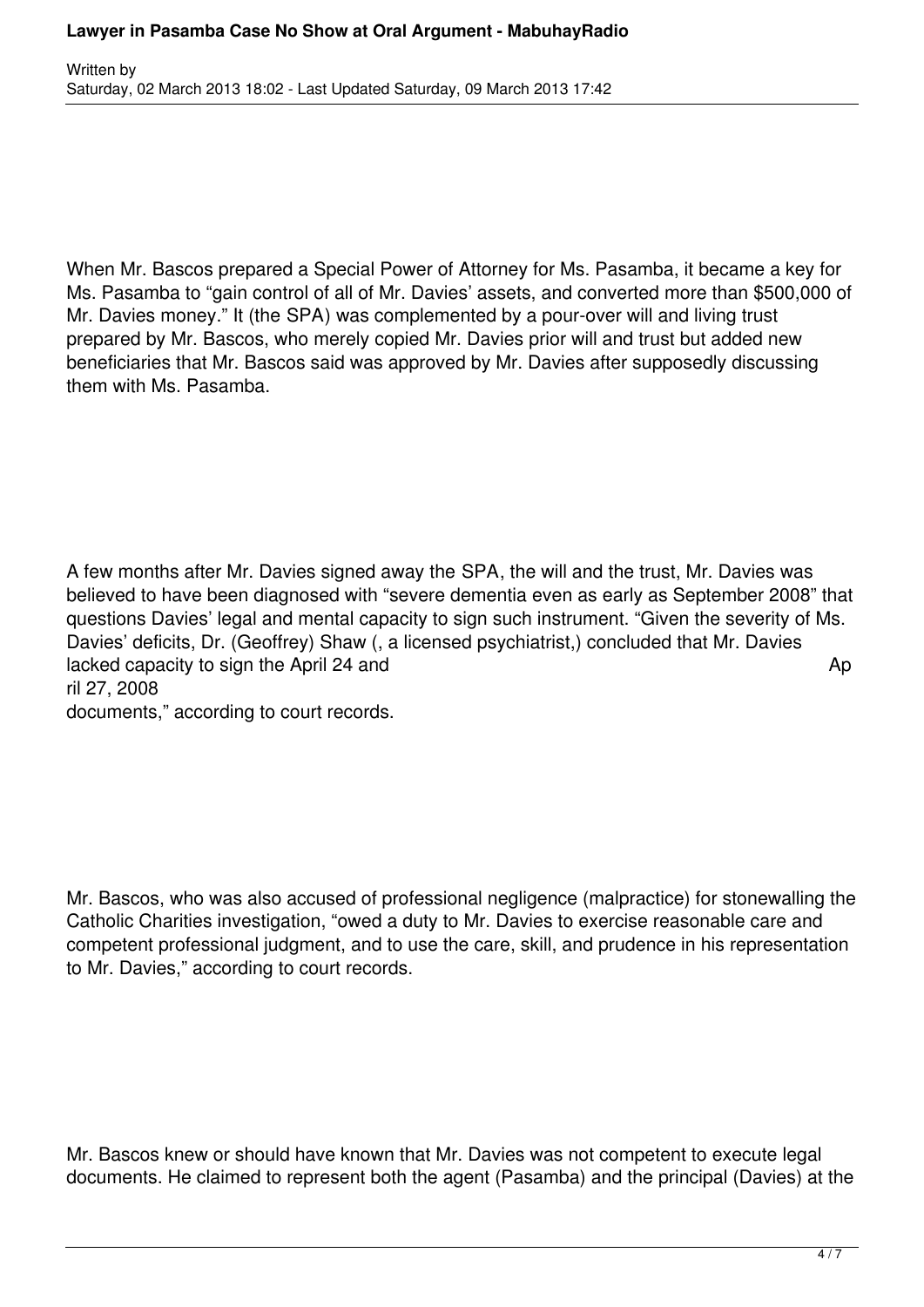#### **Lawyer in Pasamba Case No Show at Oral Argument - MabuhayRadio**

Written by Saturday, 02 March 2013 18:02 - Last Updated Saturday, 09 March 2013 17:42

same time he created the power of attorney. Mr. Bascos had Mr. Davies sign the trust agreement knowing that charities Mr. Bascos were affiliated with were also beneficiaries of the new trust documents he drafted for Mr. Davies.

## **BASCOS' CHOICE FACC BENEFICIARIES**

A mong the beneficiaries to the new trust documents were the programs of the Filipino-American Council of Greater Chicago, an organization that Bascos headed for a long time until he was termed out. But it was also reported that his wife, Mrs. Thelma Bascos, would also be heading the same organization, when the current president, Rene Abella, is also termed out. The FACC benefits from the new trust would be paid for the upkeep of the Rizal Center, home of the FACC, \$5,000; the Seniors Program of the FACC, \$5,000; the Health Care Program of the FACC, \$5,000; and the Free Legal Services Program of the FACC, \$5,000.

At the hearing yesterday, Cook County Circuit Court Judge Lynne Kawamoto agreed to the motion of Mr. Burton to strike the affirmative defenses of Mr. Bascos. Burton contended that the five affirmative defenses did not meet the legal standard for defenses and the judge dismissed them all. Mr. Bascos' attorney made little effort in his argument, and raised no additional arguments. He just asked the Judge to not strike them, even if she found they did not meet the requirement as a defense.

Mr. Burton's supervisor, Atty. Dawn Keller, was also present in court, as did the lawyers for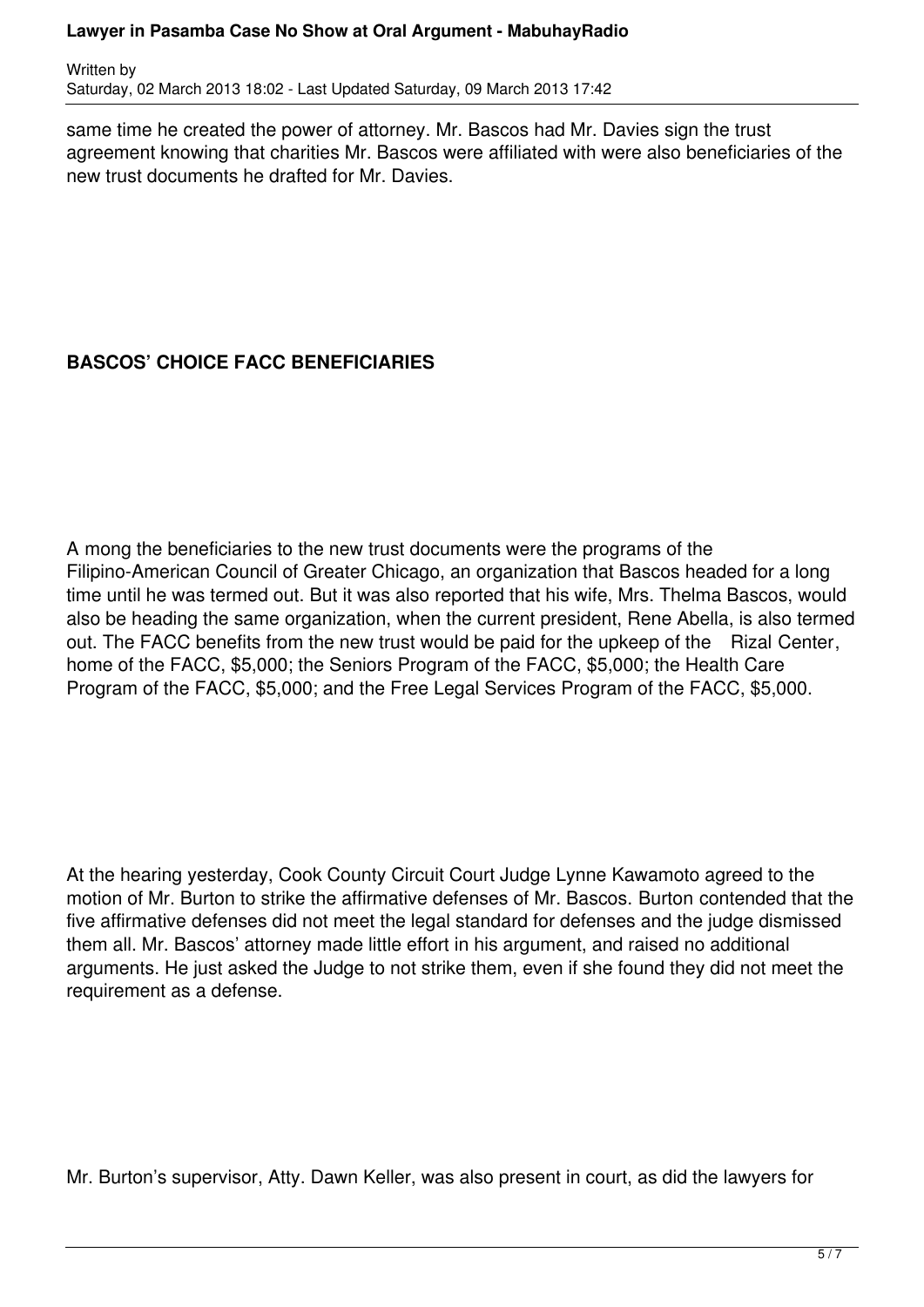#### **Lawyer in Pasamba Case No Show at Oral Argument - MabuhayRadio**

Written by Saturday, 02 March 2013 18:02 - Last Updated Saturday, 09 March 2013 17:42

Salvation Army and the court-appointed guardian ad-litem, who all sided with Mr. Burton.

The case is up for status hearing on April 19, 2013, at 10 a.m.

Mr. Bascos is required to file a response to the ruling of Judge Kawamoto within 28 days and the Public Guardian will have 14 days to respond.

At the previous hearing of the case last Dec. 6, Judge Kawamoto denied the motion to dismiss the conspiracy against Pasamba's sister, Jocelyn Baker. Ms. Baker assisted her sister to care for Mr. Davies but received more than the amount of her salary as his caregiver. She received three checks from her sister worth \$33,000; a gift of \$5,000; "advances" on her salary that would double. The total she received from Davies fund was \$40,300.

Pasamba did not file a motion to dismiss, nor any affirmative defenses.

Earlier, Judge Kawamoto also denied the motion to dismiss of St. Joseph Hospital, which was a